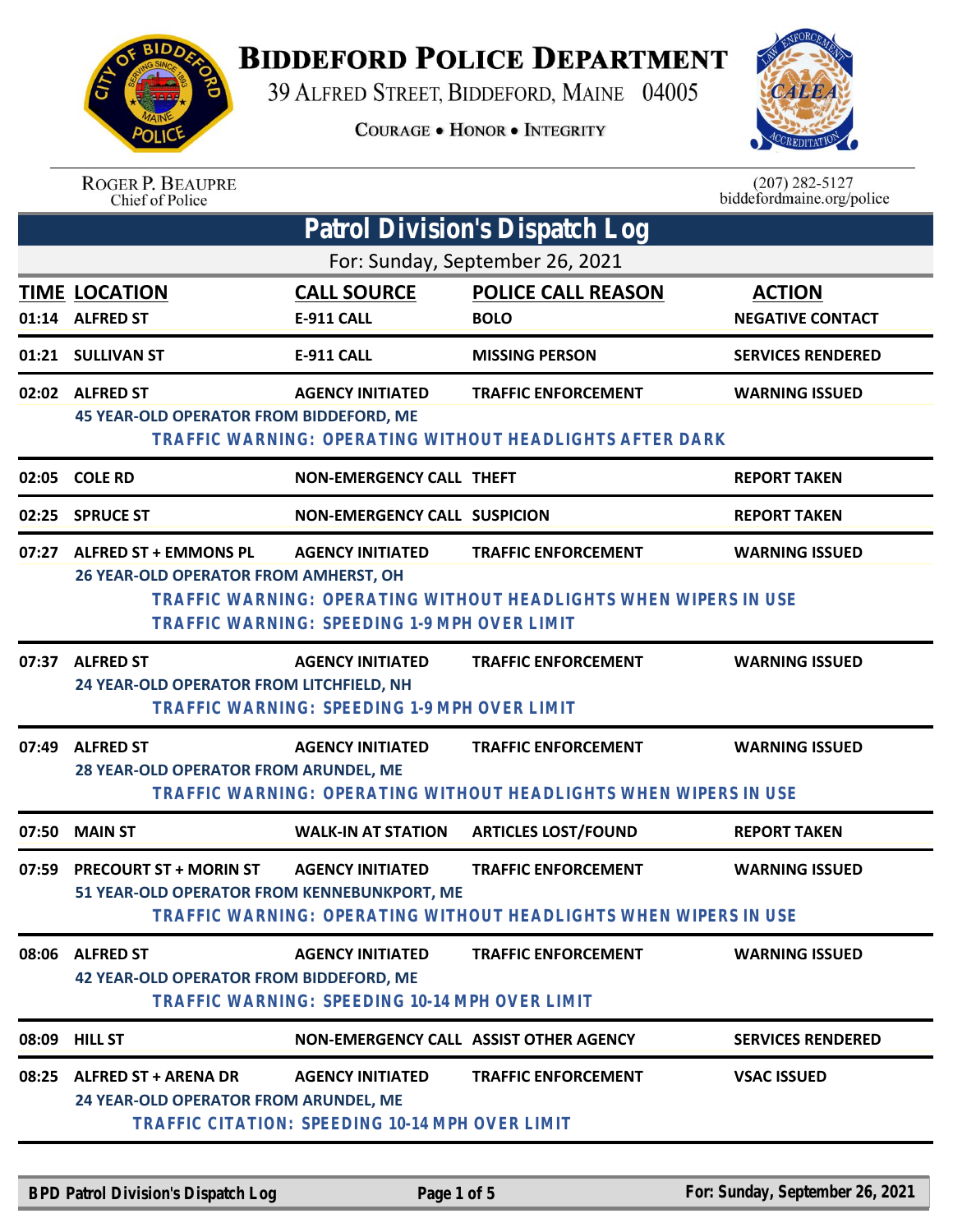|       | <b>TIME LOCATION</b><br>08:40 ELM ST                                          | <b>CALL SOURCE</b><br><b>AGENCY INITIATED</b>                | <b>POLICE CALL REASON</b><br><b>TRAFFIC ENFORCEMENT</b>                                                                                                 | <b>ACTION</b><br><b>WARNING ISSUED</b> |
|-------|-------------------------------------------------------------------------------|--------------------------------------------------------------|---------------------------------------------------------------------------------------------------------------------------------------------------------|----------------------------------------|
|       | 31 YEAR-OLD OPERATOR FROM BIDDEFORD, ME                                       |                                                              |                                                                                                                                                         |                                        |
|       |                                                                               |                                                              | <b>TRAFFIC WARNING: FAILING TO NOTIFY STATE OF NAME AND ADDRESS CHANGE</b>                                                                              |                                        |
|       |                                                                               | <b>TRAFFIC WARNING: OBSCURING MOTOR VEHICLE PLATES MARKS</b> |                                                                                                                                                         |                                        |
|       |                                                                               | <b>TRAFFIC WARNING: SPEEDING 1-9 MPH OVER LIMIT</b>          |                                                                                                                                                         |                                        |
|       | 08:52 COLE RD + ELM ST                                                        | <b>AGENCY INITIATED</b>                                      | <b>TRAFFIC ENFORCEMENT</b>                                                                                                                              | <b>VSAC ISSUED</b>                     |
|       | 36 YEAR-OLD OPERATOR FROM BIDDEFORD, ME                                       |                                                              |                                                                                                                                                         |                                        |
|       |                                                                               |                                                              | <b>TRAFFIC CITATION: FAILING TO PRODUCE EVIDENCE OF VEHICLE INSURANCE</b><br><b>TRAFFIC WARNING: FAILING TO HAVE MOTOR VEHICLE LICENSE IN POSSESION</b> |                                        |
|       |                                                                               |                                                              | TRAFFIC WARNING: OPERATE VEHICLE W/O VALID INSPECTION CERTIFICATE                                                                                       |                                        |
|       | 09:21 ALFRED ST + SUMMER ST<br><b>60 YEAR-OLD OPERATOR FROM BIDDEFORD, ME</b> | <b>AGENCY INITIATED</b>                                      | <b>TRAFFIC ENFORCEMENT</b>                                                                                                                              | <b>WARNING ISSUED</b>                  |
|       |                                                                               | <b>TRAFFIC WARNING: SPEEDING 1-9 MPH OVER LIMIT</b>          |                                                                                                                                                         |                                        |
|       | 09:27 ALFRED ST                                                               | <b>AGENCY INITIATED</b>                                      | <b>TRAFFIC ENFORCEMENT</b>                                                                                                                              | <b>VSAC ISSUED</b>                     |
|       | 56 YEAR-OLD OPERATOR FROM KENNEBUNKPORT, ME                                   |                                                              | <b>TRAFFIC CITATION: FAILING TO PRODUCE EVIDENCE OF VEHICLE INSURANCE</b>                                                                               |                                        |
|       |                                                                               |                                                              | TRAFFIC CITATION: OPERATE VEHICLE W/O VALID INSPECTION CERTIFICATE                                                                                      |                                        |
|       | 09:58 POOL ST + HILL ST                                                       | <b>AGENCY INITIATED</b>                                      | <b>TRAFFIC ENFORCEMENT</b>                                                                                                                              | <b>WARNING ISSUED</b>                  |
|       | 23 YEAR-OLD OPERATOR FROM DOBBS FERRY, NY                                     |                                                              |                                                                                                                                                         |                                        |
|       |                                                                               | <b>TRAFFIC WARNING: SPEEDING 10-14 MPH OVER LIMIT</b>        |                                                                                                                                                         |                                        |
| 10:05 | <b>HILL ST + ACORN ST</b>                                                     | <b>AGENCY INITIATED</b>                                      | <b>TRAFFIC ENFORCEMENT</b>                                                                                                                              | <b>WARNING ISSUED</b>                  |
|       | <b>65 YEAR-OLD OPERATOR FROM BIDDEFORD, ME</b>                                |                                                              |                                                                                                                                                         |                                        |
|       |                                                                               | <b>TRAFFIC WARNING: SPEEDING 1-9 MPH OVER LIMIT</b>          |                                                                                                                                                         |                                        |
|       | 10:12 SOKOKIS RD                                                              | <b>AGENCY INITIATED</b>                                      | <b>OUT FOR FOLLOW UP</b>                                                                                                                                | <b>WARNING ISSUED</b>                  |
|       | 10:14 ALFRED ST + LAMBERT ST<br>33 YEAR-OLD OPERATOR FROM BIDDEFORD, ME       | <b>AGENCY INITIATED</b>                                      | <b>TRAFFIC ENFORCEMENT</b>                                                                                                                              | <b>WARNING ISSUED</b>                  |
|       |                                                                               |                                                              | TRAFFIC WARNING: FAILING TO NOTIFY STATE OF NAME AND ADDRESS CHANGE                                                                                     |                                        |
|       |                                                                               |                                                              | TRAFFIC WARNING: OPERATE VEHICLE W/O VALID INSPECTION CERTIFICATE                                                                                       |                                        |
| 10:15 | POOL ST + HIDDEN FARM RD                                                      | <b>AGENCY INITIATED</b>                                      | <b>DISABLED VEHICLE</b>                                                                                                                                 | <b>SERVICES RENDERED</b>               |
| 10:17 | <b>COMMERCIAL ST</b>                                                          | <b>NON-EMERGENCY CALL ALARM - POLICE</b>                     |                                                                                                                                                         | <b>SERVICES RENDERED</b>               |
|       | 10:34 ELM ST + LANDRY ST                                                      | <b>AGENCY INITIATED</b>                                      | <b>TRAFFIC ENFORCEMENT</b>                                                                                                                              | <b>WARNING ISSUED</b>                  |
|       | <b>43 YEAR-OLD OPERATOR FROM BIDDEFORD, ME</b>                                |                                                              | TRAFFIC WARNING: OPERATE VEHICLE W/O VALID INSPECTION CERTIFICATE                                                                                       |                                        |
|       | 10:40 GUINEA RD                                                               | NON-EMERGENCY CALL CHECK WELFARE                             |                                                                                                                                                         | <b>GONE ON ARRIVAL</b>                 |
|       | 10:46 ADAMS ST                                                                | <b>NON-EMERGENCY CALL SUSPICION</b>                          |                                                                                                                                                         | <b>SERVICES RENDERED</b>               |
|       | 11:00 ALFRED ST + MARINER WAY                                                 | <b>E-911 CALL</b>                                            | <b>DOMESTIC COMPLAINTS</b>                                                                                                                              | <b>SERVICES RENDERED</b>               |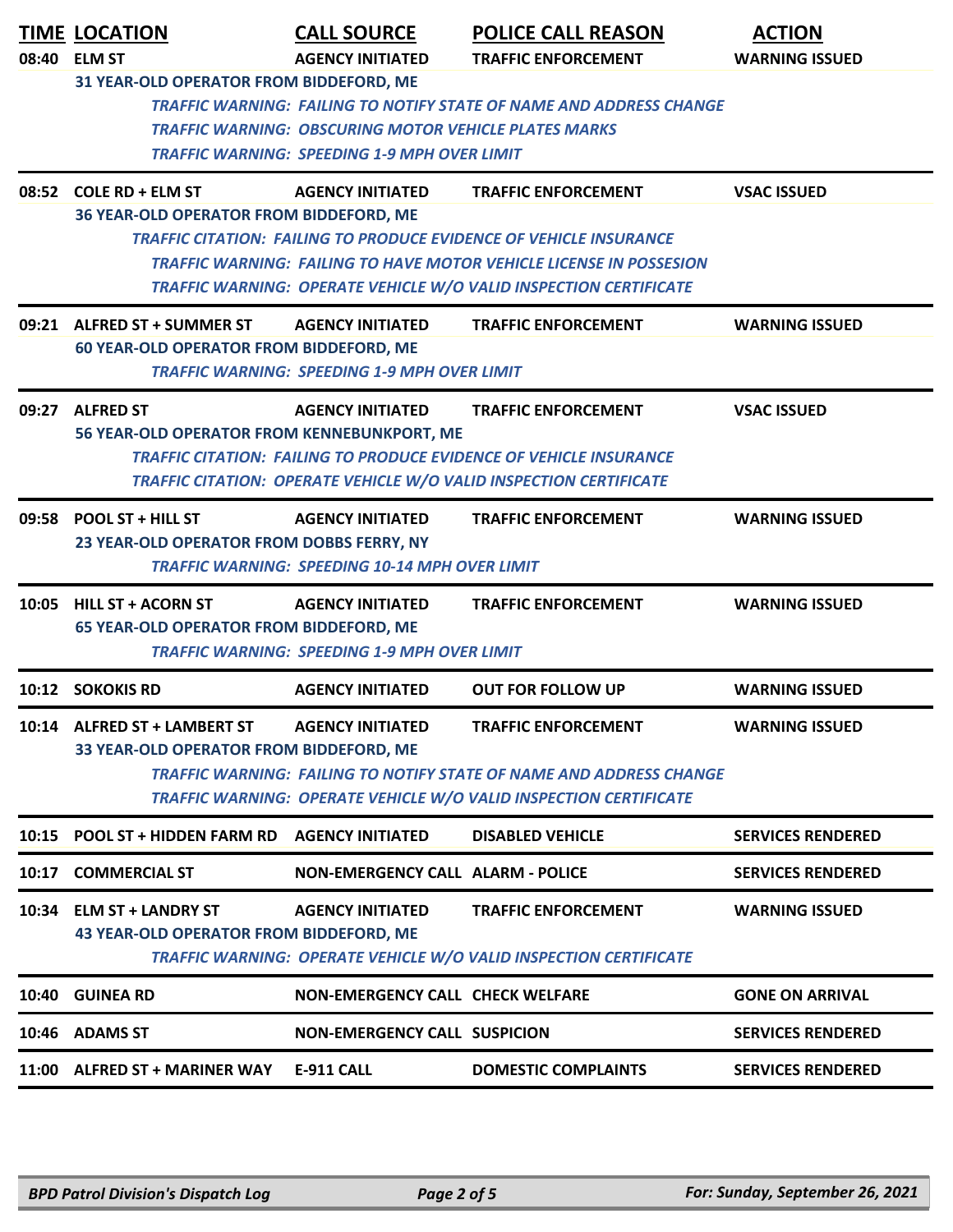|       | <b>TIME LOCATION</b><br>11:01 ALFRED ST + MAY ST                                                                                                                                                                                                                                                                     | <b>CALL SOURCE</b><br><b>AGENCY INITIATED</b>                                                                                               | <b>POLICE CALL REASON</b><br><b>TRAFFIC ENFORCEMENT</b>                                                                                                                              | <b>ACTION</b><br><b>WARNING ISSUED</b> |
|-------|----------------------------------------------------------------------------------------------------------------------------------------------------------------------------------------------------------------------------------------------------------------------------------------------------------------------|---------------------------------------------------------------------------------------------------------------------------------------------|--------------------------------------------------------------------------------------------------------------------------------------------------------------------------------------|----------------------------------------|
|       | 25 YEAR-OLD OPERATOR FROM SACO, ME                                                                                                                                                                                                                                                                                   | <b>TRAFFIC WARNING: FAILURE TO REGISTER VEHICLE</b>                                                                                         | <b>TRAFFIC WARNING: FAILING TO PRODUCE EVIDENCE OF VEHICLE INSURANCE</b>                                                                                                             |                                        |
|       | 11:24 WEST ST<br>27 YEAR-OLD OPERATOR FROM BIDDEFORD, ME                                                                                                                                                                                                                                                             | <b>AGENCY INITIATED</b><br><b>TRAFFIC WARNING: SPEEDING 1-9 MPH OVER LIMIT</b>                                                              | <b>TRAFFIC ENFORCEMENT</b><br><b>TRAFFIC WARNING: IMPROPERLY OPERATING MOTOR VEHICLE IN LANES</b>                                                                                    | <b>WARNING ISSUED</b>                  |
|       | 11:37 PRECOURT ST + MORIN ST<br>39 YEAR-OLD OPERATOR FROM BIDDEFORD, ME                                                                                                                                                                                                                                              | <b>AGENCY INITIATED</b>                                                                                                                     | <b>TRAFFIC ENFORCEMENT</b><br><b>TRAFFIC CITATION: FAILING TO PRODUCE EVIDENCE OF VEHICLE INSURANCE</b><br><b>TRAFFIC CITATION: OPERATE VEHICLE W/O VALID INSPECTION CERTIFICATE</b> | <b>VSAC ISSUED</b>                     |
|       | 11:53 ALFRED ST + BARRA RD<br>28 YEAR-OLD OPERATOR FROM LYMAN, ME                                                                                                                                                                                                                                                    | <b>AGENCY INITIATED</b><br><b>TRAFFIC WARNING: SPEEDING 10-14 MPH OVER LIMIT</b>                                                            | <b>TRAFFIC ENFORCEMENT</b>                                                                                                                                                           | <b>WARNING ISSUED</b>                  |
| 12:00 | <b>BIRCH ST</b>                                                                                                                                                                                                                                                                                                      | <b>NON-EMERGENCY CALL CHECK WELFARE</b>                                                                                                     |                                                                                                                                                                                      | <b>SERVICES RENDERED</b>               |
| 12:17 | <b>WEST ST</b><br>30 YEAR-OLD OPERATOR FROM BIDDEFORD, ME                                                                                                                                                                                                                                                            | <b>AGENCY INITIATED</b>                                                                                                                     | <b>TRAFFIC ENFORCEMENT</b><br><b>TRAFFIC CITATION: FAILING TO PRODUCE EVIDENCE OF VEHICLE INSURANCE</b><br><b>TRAFFIC WARNING: OPERATE VEHICLE W/O VALID INSPECTION CERTIFICATE</b>  | <b>VSAC ISSUED</b>                     |
| 12:24 | <b>BOULDER WAY</b>                                                                                                                                                                                                                                                                                                   | <b>E-911 CALL</b>                                                                                                                           | <b>VEHICLE CRASH - POLICE ONLY</b>                                                                                                                                                   | <b>STATE FORM TAKEN</b>                |
| 12:37 | <b>MAIN ST</b>                                                                                                                                                                                                                                                                                                       |                                                                                                                                             | <b>NON-EMERGENCY CALL DOMESTIC COMPLAINTS</b>                                                                                                                                        | <b>REPORT TAKEN</b>                    |
| 12:46 | <b>COLUMBUS WAY</b>                                                                                                                                                                                                                                                                                                  | <b>ALARM</b>                                                                                                                                | <b>ALARM - POLICE</b>                                                                                                                                                                | <b>BUILDING CHECK/SECURE</b>           |
| 13:03 | <b>PRECOURT ST + BAKERS WAY AGENCY INITIATED</b><br><b>26 YEAR-OLD OPERATOR FROM PORTLAND, ME</b><br><b>TRAFFIC CITATION: FAILURE TO REGISTER VEHICLE</b><br><b>TRAFFIC CITATION: OPERATE VEHICLE W/O VALID INSPECTION CERTIFICATE</b><br><b>TRAFFIC WARNING: FAILING TO NOTIFY STATE OF NAME AND ADDRESS CHANGE</b> | <b>VSAC ISSUED</b>                                                                                                                          |                                                                                                                                                                                      |                                        |
|       | 13:17 WEST ST                                                                                                                                                                                                                                                                                                        | <b>NON-EMERGENCY CALL ALARM - POLICE</b>                                                                                                    |                                                                                                                                                                                      | <b>FALSE ALARM</b>                     |
| 13:29 | <b>HILL ST + GRANITE ST</b><br>34 YEAR-OLD OPERATOR FROM BIDDEFORD, ME                                                                                                                                                                                                                                               | <b>AGENCY INITIATED</b><br><b>TRAFFIC WARNING: SPEEDING 1-9 MPH OVER LIMIT</b>                                                              | <b>TRAFFIC ENFORCEMENT</b>                                                                                                                                                           | <b>WARNING ISSUED</b>                  |
| 13:30 | <b>MAIN ST</b>                                                                                                                                                                                                                                                                                                       | <b>AGENCY INITIATED</b>                                                                                                                     | <b>PAPERWORK</b>                                                                                                                                                                     | <b>PAPERWORK NOT SERVED</b>            |
|       | 14:02 JANELLE ST + ELM ST<br>42 YEAR-OLD OPERATOR FROM OLD ORCHARD BEACH, ME                                                                                                                                                                                                                                         | <b>AGENCY INITIATED</b><br><b>TRAFFIC CITATION: SPEEDING 10-14 MPH OVER LIMIT</b><br>TRAFFIC WARNING: FAILING TO CARRY VEHICLE REGISTRATION | <b>TRAFFIC ENFORCEMENT</b><br><b>TRAFFIC WARNING: FAILING TO HAVE MOTOR VEHICLE LICENSE IN POSSESION</b><br>TRAFFIC WARNING: OPERATE VEHICLE W/O VALID INSPECTION CERTIFICATE        | <b>VSAC ISSUED</b>                     |

*BPD Patrol Division's Dispatch Log Page 3 of 5 For: Sunday, September 26, 2021*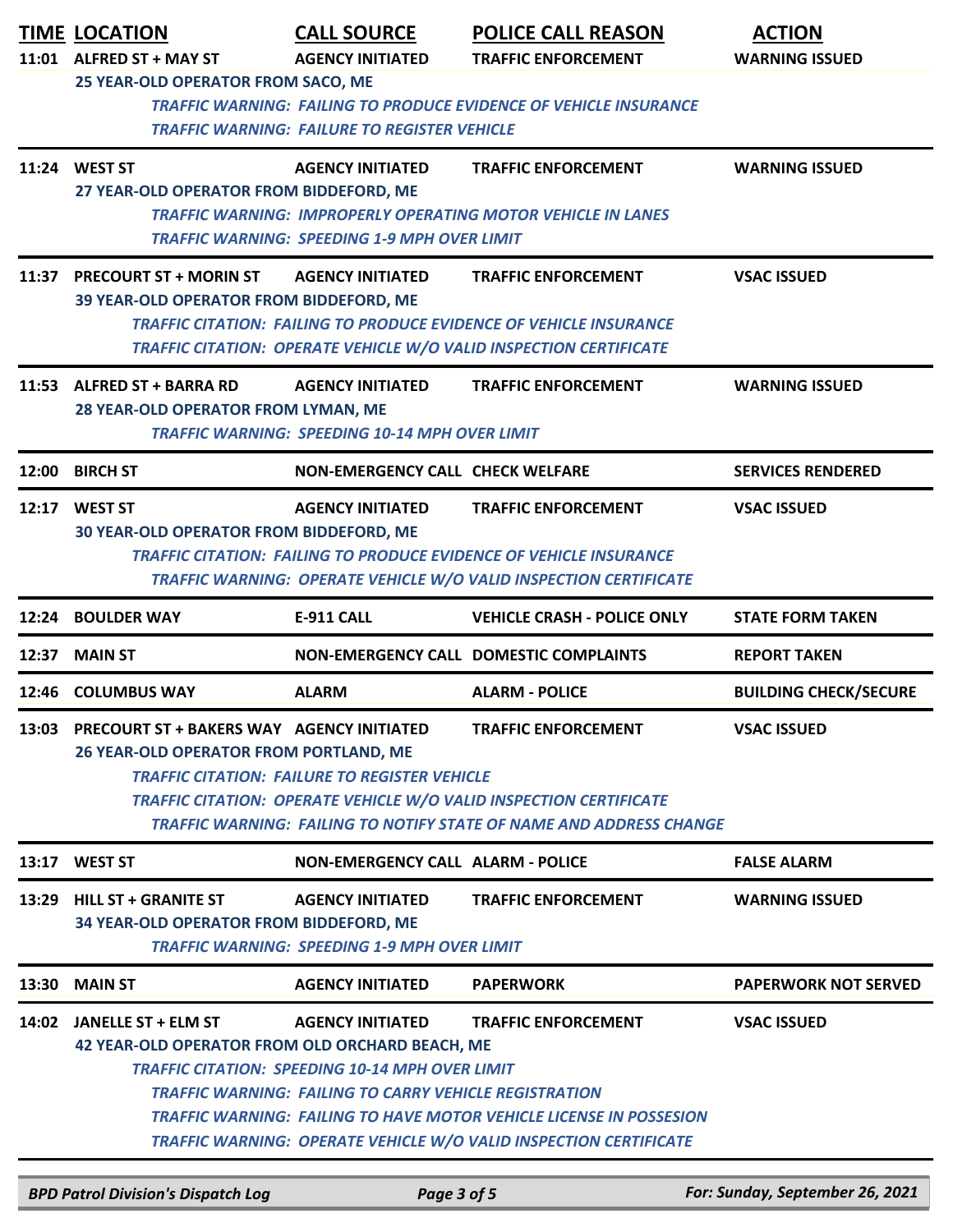|       | <b>TIME LOCATION</b>                                       | <b>CALL SOURCE</b>                                                                                                  | <b>POLICE CALL REASON</b>                                                                                                                               | <b>ACTION</b>             |
|-------|------------------------------------------------------------|---------------------------------------------------------------------------------------------------------------------|---------------------------------------------------------------------------------------------------------------------------------------------------------|---------------------------|
|       | 14:18 ELM ST + WACO DR                                     | <b>AGENCY INITIATED</b>                                                                                             | <b>TRAFFIC ENFORCEMENT</b>                                                                                                                              | <b>VSAC ISSUED</b>        |
|       | 30 YEAR-OLD OPERATOR FROM BIDDEFORD, ME                    | <b>TRAFFIC WARNING: FAILURE TO REGISTER VEHICLE</b><br><b>TRAFFIC WARNING: OBSCURING MOTOR VEHICLE PLATES MARKS</b> | <b>TRAFFIC CITATION: OPERATE VEHICLE W/O VALID INSPECTION CERTIFICATE</b><br><b>TRAFFIC WARNING: FAILING TO NOTIFY STATE OF NAME AND ADDRESS CHANGE</b> |                           |
|       | 14:33 ELM ST + FOREST ST                                   | <b>AGENCY INITIATED</b>                                                                                             | <b>TRAFFIC ENFORCEMENT</b>                                                                                                                              | <b>VSAC ISSUED</b>        |
|       | <b>42 YEAR-OLD OPERATOR FROM BIDDEFORD, ME</b>             |                                                                                                                     | <b>TRAFFIC CITATION: FAILING TO NOTIFY STATE OF NAME AND ADDRESS CHANGE</b><br>TRAFFIC CITATION: OPERATE VEHICLE W/O VALID INSPECTION CERTIFICATE       |                           |
| 14:57 | <b>GRAHAM ST</b>                                           | <b>E-911 CALL</b>                                                                                                   | <b>DOMESTIC COMPLAINTS</b>                                                                                                                              | <b>REPORT TAKEN</b>       |
| 15:04 | <b>OAKWOOD LN</b>                                          | <b>E-911 CALL</b>                                                                                                   | <b>CRIM THREAT / TERRORIZING</b>                                                                                                                        | <b>SERVICES RENDERED</b>  |
|       | 15:48 ALFRED ST<br>38 YEAR-OLD OPERATOR FROM BIDDEFORD, ME | <b>AGENCY INITIATED</b><br><b>TRAFFIC CITATION: SPEEDING 15-19 MPH OVER LIMIT</b>                                   | <b>TRAFFIC ENFORCEMENT</b><br>TRAFFIC CITATION: OPERATE VEHICLE W/O VALID INSPECTION CERTIFICATE                                                        | <b>VSAC ISSUED</b>        |
| 16:00 | <b>THORNTON ST</b>                                         | <b>NON-EMERGENCY CALL SUSPICION</b>                                                                                 |                                                                                                                                                         | <b>REPORT TAKEN</b>       |
| 16:12 | <b>GRAHAM ST</b>                                           | <b>AGENCY INITIATED</b>                                                                                             | <b>TRESPASSING</b>                                                                                                                                      | <b>REPORT TAKEN</b>       |
|       | 16:16 LESTER B ORCUTT BLVD + OC                            | NON-EMERGENCY CALL PARKING COMPLAINT                                                                                |                                                                                                                                                         | <b>NO ACTION REQUIRED</b> |
|       | 16:31 PROSPECT ST + LAMBERT ST                             | <b>NON-EMERGENCY CALL BOLO</b>                                                                                      |                                                                                                                                                         | <b>NEGATIVE CONTACT</b>   |
|       | 16:43 SHOPS WAY                                            | NON-EMERGENCY CALL DISTURBANCE / NOISE                                                                              |                                                                                                                                                         | <b>SERVICES RENDERED</b>  |
| 17:00 | <b>ALFRED ST</b>                                           | <b>AGENCY INITIATED</b>                                                                                             | <b>OUT FOR FOLLOW UP</b>                                                                                                                                | <b>SERVICES RENDERED</b>  |
|       | <b>17:15 MAIN ST</b>                                       | <b>NON-EMERGENCY CALL HARASSMENT</b>                                                                                |                                                                                                                                                         | <b>REPORT TAKEN</b>       |
|       | 17:33 ALFRED ST                                            |                                                                                                                     | NON-EMERGENCY CALL CRIM THREAT / TERRORIZING                                                                                                            | <b>SERVICES RENDERED</b>  |
|       | 17:57 CHANNEL COVE LN                                      | <b>NON-EMERGENCY CALL ALARM - POLICE</b>                                                                            |                                                                                                                                                         | <b>FALSE ALARM</b>        |
|       | 18:09 CHANNEL COVE LN                                      | <b>AGENCY INITIATED</b>                                                                                             | <b>OUT FOR FOLLOW UP</b>                                                                                                                                | <b>SERVICES RENDERED</b>  |
|       | 18:09 ALFRED ST                                            | <b>E-911 CALL</b>                                                                                                   | <b>SUSPICION</b>                                                                                                                                        | <b>SERVICES RENDERED</b>  |
|       | 18:11 ALFRED ST                                            |                                                                                                                     | NON-EMERGENCY CALL ATTEMPTED/THREATENED SUICIDE REPORT TAKEN                                                                                            |                           |
|       | 18:12 CUTTS ST                                             | <b>AGENCY INITIATED</b>                                                                                             | <b>JUVENILE OFFENSES</b>                                                                                                                                | <b>UNFOUNDED</b>          |
|       | 18:58 PIERSONS LN                                          | <b>E-911 CALL</b>                                                                                                   | <b>JUVENILE OFFENSES</b>                                                                                                                                | <b>REPORT TAKEN</b>       |
|       | 19:11 POOL ST                                              | <b>WALK-IN AT STATION</b>                                                                                           | <b>VIOL PROTECTION FROM ABUSE</b>                                                                                                                       | <b>REPORT TAKEN</b>       |
|       | 20:16 BEAUDOIN AVE                                         | <b>E-911 CALL</b>                                                                                                   | <b>MENTAL ILLNESS CASES</b>                                                                                                                             | <b>REPORT TAKEN</b>       |
|       |                                                            |                                                                                                                     |                                                                                                                                                         |                           |